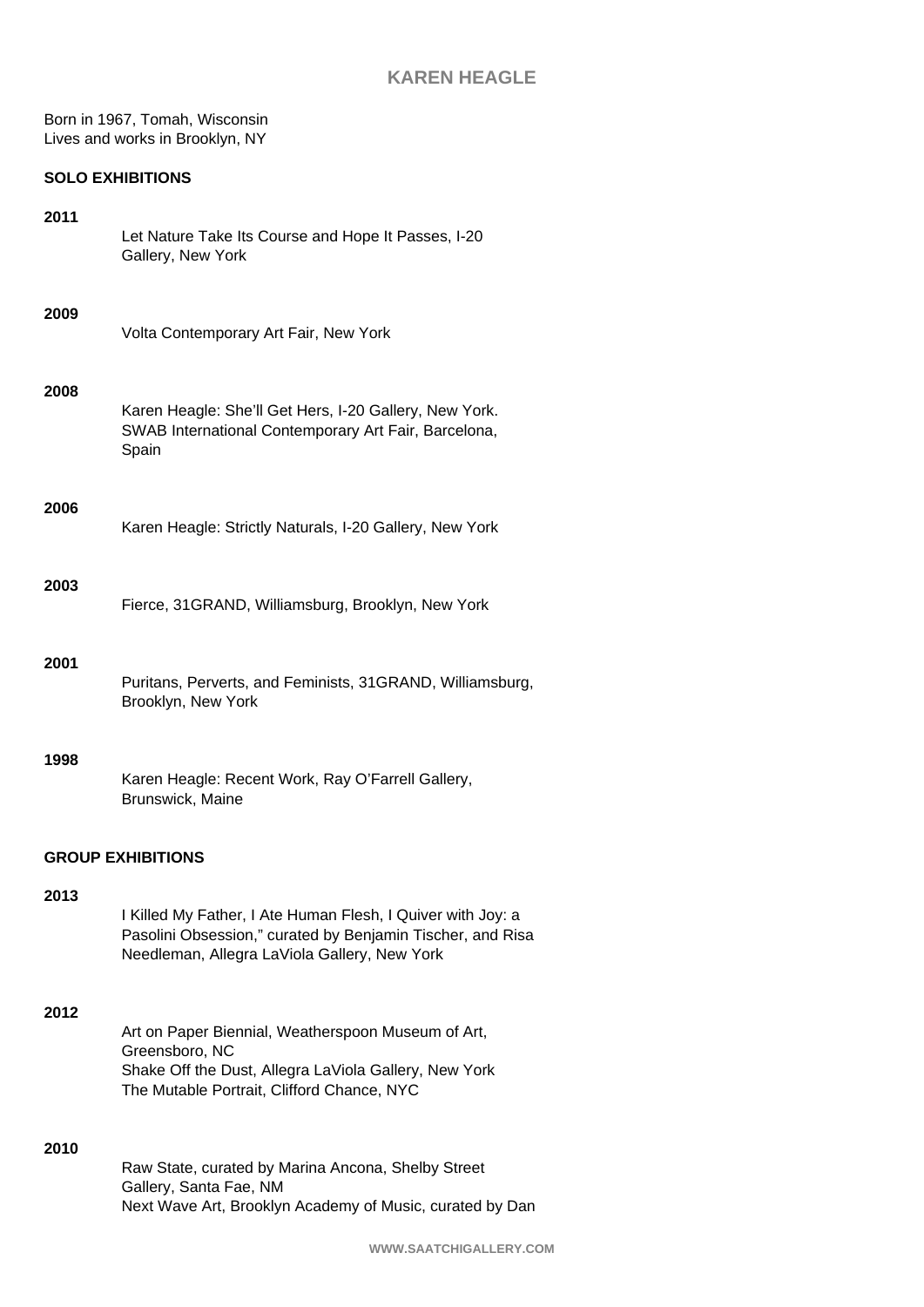# **KAREN HEAGLE**

Cameron. Lush Life 3: First Birds (A Few Butterflies), curated by Franklin Evans, Omar Lopez-Chahoud, Invisible Exports, New York. Elements of Nature: Selections from the Fredrick R. Weisman Art Foundation. City of Lancaster Museum, Lancaster, CA. June-Aug.

## **2009**

Lover, curated by Kate Gilmore and Candice Madey, On Stellar Rays, New York.

### **2008**

|                               | The Guys we Would Fuck, curated by Nayland Blake. |
|-------------------------------|---------------------------------------------------|
| Monya Rowe Gallery, New York. |                                                   |

### **2007**

I remember nothing…, SHAG Sehlman Helwaser Art Gallery, New York No New Tale To Tell, 31 Grand Gallery, New York

## **2006**

| Men, organized by Ellen Alfest, I-20 Gallery, New York   |
|----------------------------------------------------------|
| Panic Room, Deste Foundation Centre For Contemporary     |
|                                                          |
| You have to be almost gifted to do what I do, curated by |
| Oliver Newton and Steven Stewart, Alexander and Bonin    |
|                                                          |

### **2005**

Culture Vulture, curated by David Gibson, Jack the Pelican Presents, Brooklyn, New York

# **2004**

Rimbaud, curated by Max Henry, I-20 Gallery, New York

## **2003**

Superheroes, Ruby Green Contemporary Art, Nashville, Tennessee Now Playing, curated by John Connelly, D'amelio Terras, New York Girls Gone Wild, curated by Katherine Bernhardt, Bronwyn Keenan, New York

# **2002**

Queer Visualities, curated by Carl Pope, Stony Brook University Art Gallery, New York Enough About Me, Momenta Art, curated by Deborah Kass, Brooklyn, New York